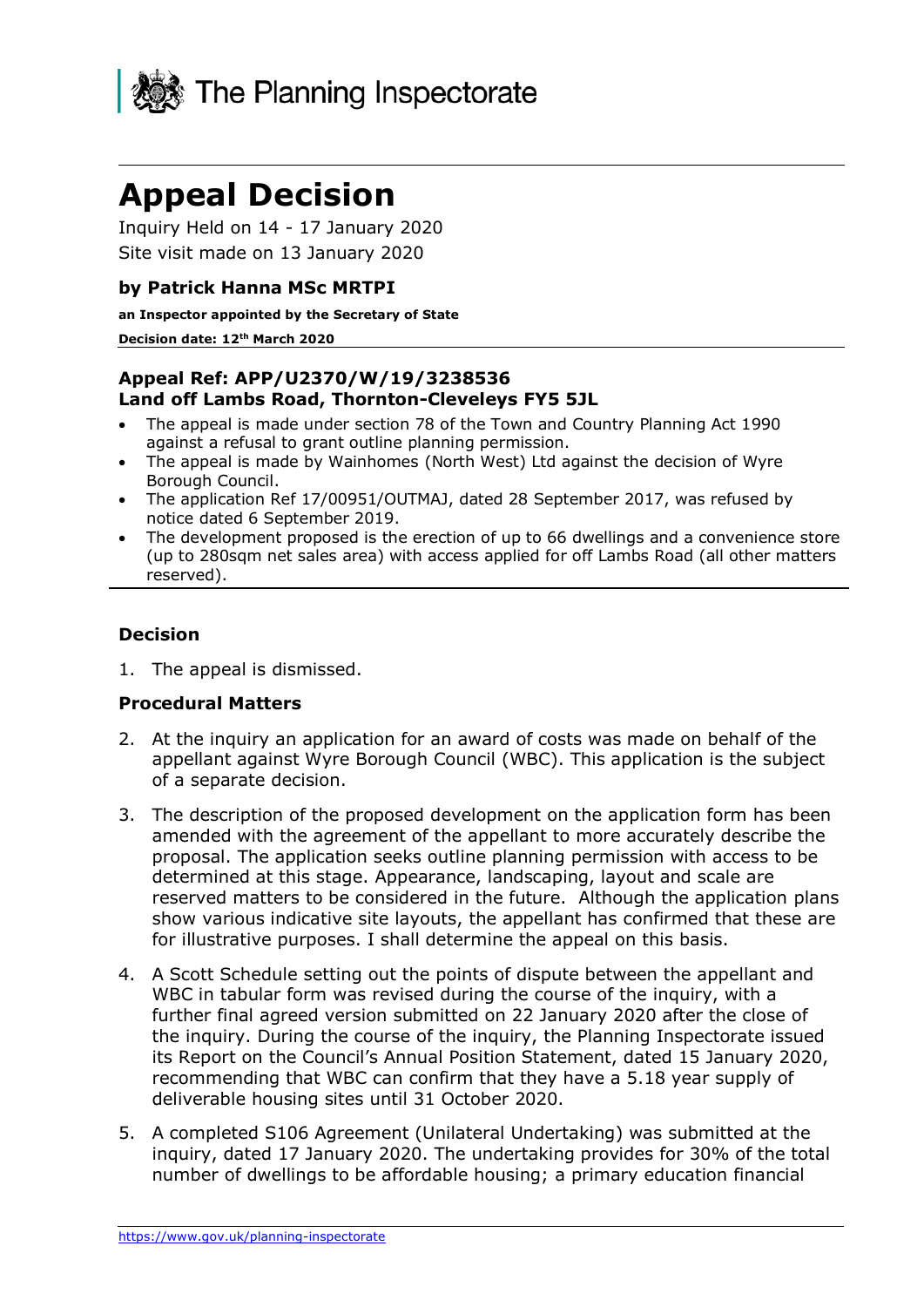contribution; and management and maintenance of open space for the lifetime of the development. I return to this later in my decision.

6. Given that the application is in outline, with details of access only, my site visit prior to the opening of the inquiry was unaccompanied, with the agreement of the main parties.

# **Main Issue**

7. The main issue is whether or not the absence of an agreed masterplan would prejudice delivery of the wider site allocation SA1/2 with regard to the policies of the development plan.

# **Reasons**

- 8. The appeal site comprises agricultural land of some 2.6 hectares on the edge of the settlement of Thornton-Cleveleys. The proposal seeks outline permission for the development of 66 dwellings at Phase 2 of a wider site allocation SA1/2 of the Wyre Local Plan (February 2019)(WLP), with an overall capacity of 400 dwellings. At Phase 1 to the south, 157 dwellings have commenced, with a future Phase  $3<sup>1</sup>$  to the east.
- 9. The reason for refusal given by WBC states that the lack of a masterplan prejudices delivery of the wider site allocation, with the proposal being contrary to the following wide range of policies, which together require development to:
	- accord with the development strategy for the Borough (policy SP1);
	- contribute positively to the overall physical, social, environmental and economic character of the areas (policy SP2);
	- be viable (policy SP6);
	- provide necessary infrastructure and developer contributions (policy SP7);
	- promote health and well-being (policy SP8);
	- not be at risk of flooding or lead to flooding elsewhere and provide appropriate surface water management (policy CDMP2);
	- be of high standard of design (policy CDMP3);
	- be designed to make a positive contribution to green infrastructure (policy CDMP4);
	- be suitably accessed and accessible (policy CDMP6);
	- contribute to housing supply (policy HP1);
	- contain choice and mix of housing types (policy HP2);
	- provide appropriate green infrastructure (policy HP9); and
	- address site allocation key development considerations (KDCs)(site allocation SA1 and SA1/2).
- 10. The submission of the Scott Schedule narrowed the points of dispute. Whilst WBC confirmed that, subject to conditions and planning obligations, the proposal could be considered acceptable in isolation, it maintained concerns relating to prejudicial harm, specifically prejudice arising as a result of green infrastructure, linkages, and flood risk and drainage. Objections have been raised by Lancashire County Council as local education authority (LEA) in respect of potential prejudice to education provision. The Rule 6 party, the Thornton Action Group (TAG), are concerned about these same matters, as well as prejudice arising from highways matters, design and landscape impacts

 $1$  Also identified as Phase 3/4 in the Highways Statement of Common Ground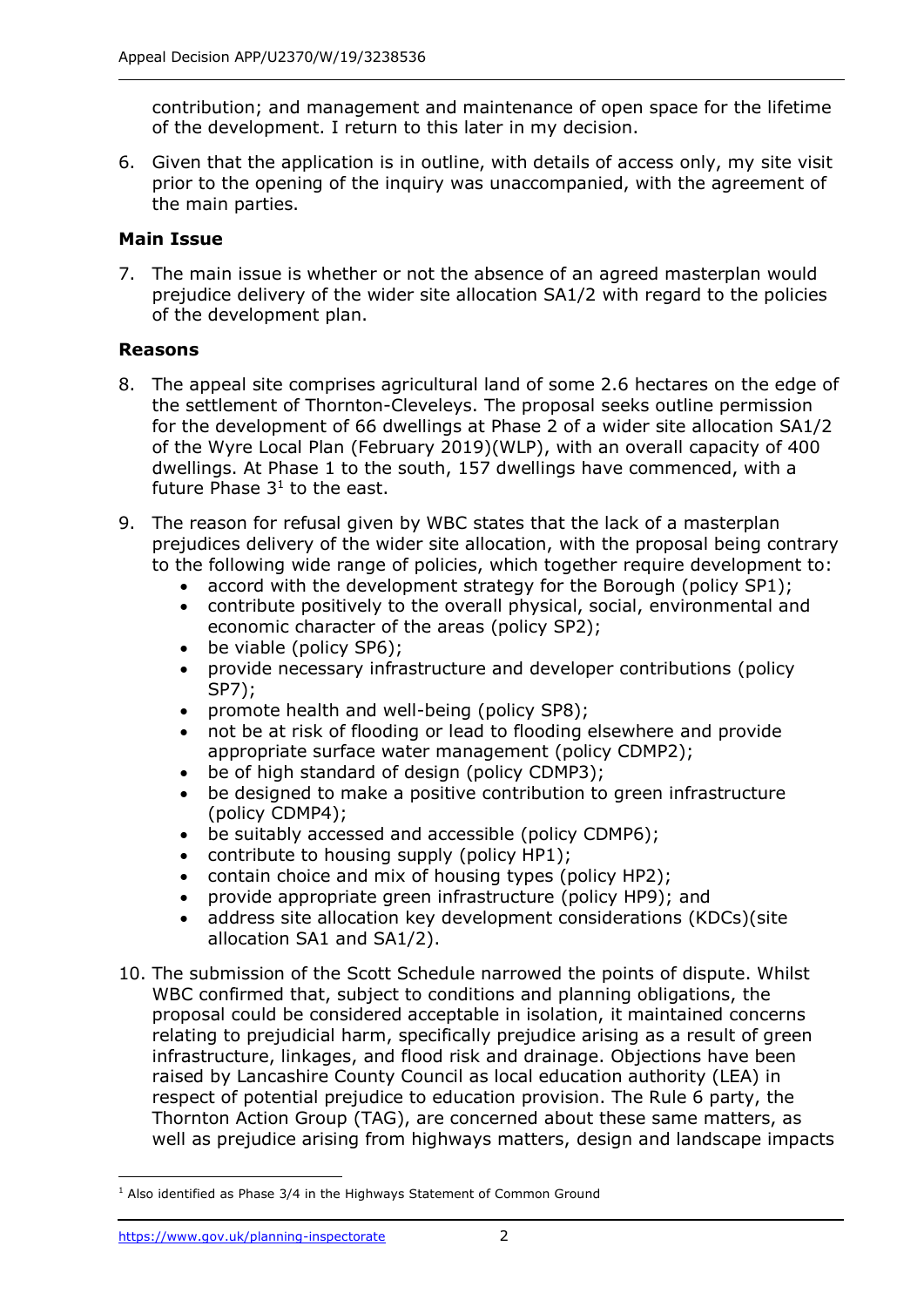and housing mix. However, even were there no prejudicial effects, WBC considered that there would be conflict with policy, with harm arising specifically because there is not an agreed masterplan.

# *Masterplanning*

- 11. Site allocation SA1/2 allocates this and other sites for development subject to a number of KDCs for each site that must be delivered. For the appeal site, KDC1 requires that a masterplan must be produced covering the whole of the site allocation. KDC1 is quite specific in its wording; firstly, that the site is to be brought forward in line with a masterplan to be produced covering the whole of the site and, secondly, that the masterplan must be agreed by WBC prior to the granting of planning permission for any part of the site.
- 12. The supporting text for the site allocation chapter at paragraph 9.1.6 advises what circumstances should apply when permission already exists on part of an allocation, as is the case here; a masterplan over the entire allocation would still be required. Whilst supporting text cannot add to policy, in this case it is clearly relevant to the interpretation of policy itself as it clarifies the logic of SA1/2 and KDC1. This is also confirmed in section 6 of the masterplan guidance<sup>2</sup>, which explains that it is for landowners and developers to prepare the masterplan guided and assisted by WBC as necessary, albeit that only limited weight can be afforded to this non-statutory document.
- 13. In this case, even though a masterplan for the site allocation is emerging and WBC does not object to it, it is a matter of fact that there is not currently a formally agreed masterplan for the whole site. There is no ambiguity in the policy wording and, as a result, the absence of a masterplan causes conflict with development plan policy.
- 14. The interpretation of KDC1 was also considered at the Stalmine<sup>3</sup> inquiry in March 2019, after adoption of the WLP, at which the Inspector reached a conclusion that the proposal would accord with the development plan, notwithstanding the absence of a masterplan. When that decision was challenged by WBC, the Secretary of State defended the Inspector's decision, and the High Court ultimately refused permission to bring the challenge, observing that the points were 'academic in the light of the fact that the information that would be contained in a masterplan was provided'. The appellant considers that, at this point, the interpretation of KDC1 should have been clear to WBC.
- 15. However, when Stalmine was originally determined by WBC, it was an unallocated site located in the countryside and was refused for locational reasons unrelated to masterplanning. By the date of the inquiry, following the local plan Inspector's Main Modifications, Stalmine was an allocated site SA1/7, with the same wording for KDC1 as at the current appeal site. At the inquiry WBC withdrew their objection, and therefore the Inspector's primary considerations were the concerns of the Rule 6 party.
- 16. In determining the current appeal proposal, WBC as local planning authority exercising its duty under Section 38(6) considered that the starting point in decision making is plan-led, notwithstanding the Stalmine decision and

<sup>&</sup>lt;sup>2</sup> Wyre Guidance on the Preparation of Masterplans V1.2 May 2019 (Core Document 5.1)

<sup>3</sup> Appeal decision APP/U2370/W/18/3211691 (Core Document 6.2)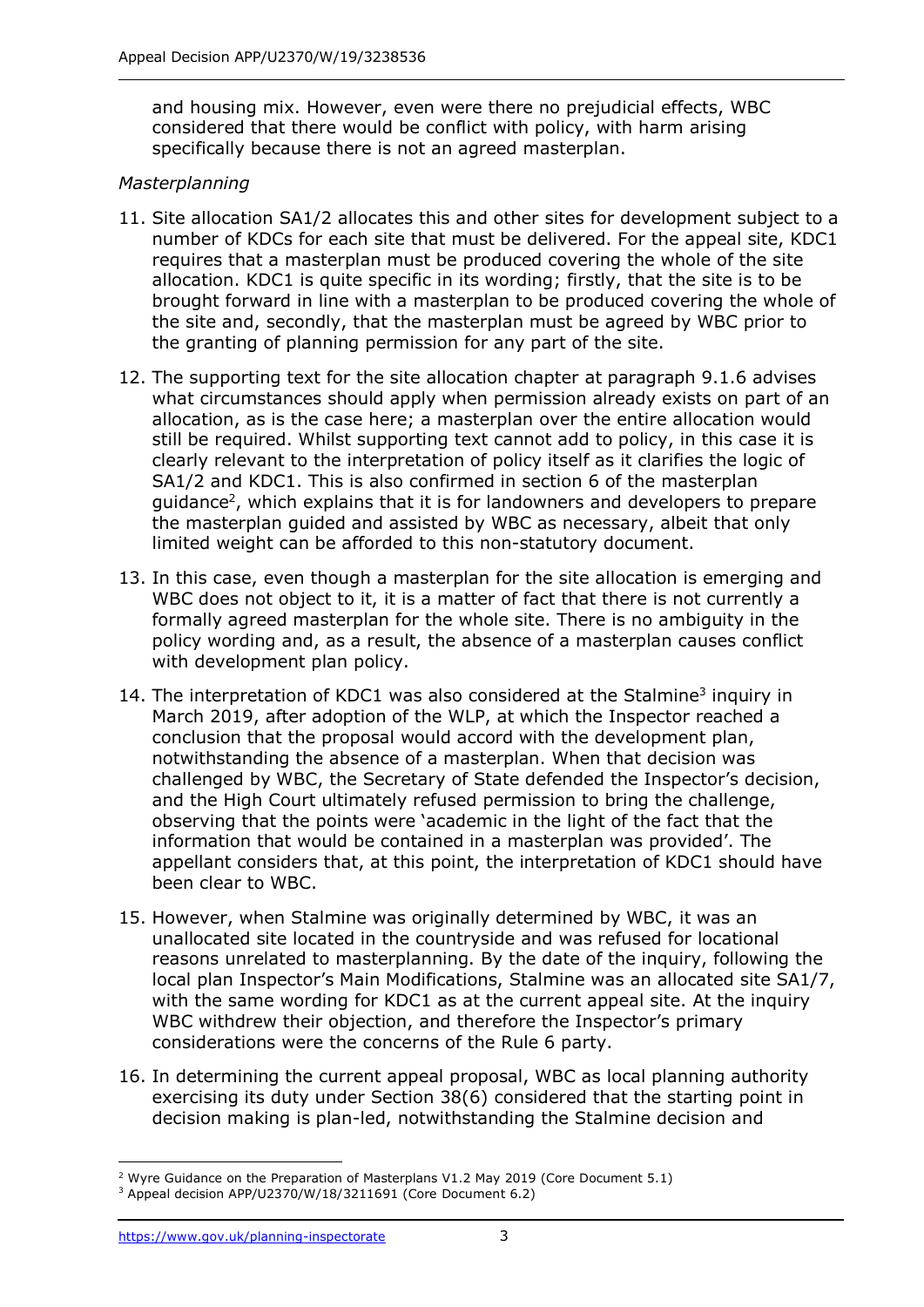notwithstanding that WBC accept that the appropriate level of information is available to determine the appeal proposal in isolation.

- 17. Another factor distinguishing Stalmine from the current appeal is the way the three phases of Stalmine related to each other and the fact that connections could not have been achieved due to the lack of a common boundary between Stalmine phases 2 and 3, and the fixed extant planning permission between them, which may well have reduced the benefit of a masterplan. Although that context may be partially replicated in the current appeal, which has a common boundary with the fixed planning permission for Phase 1, the common boundary with Phase 3 is not fixed and forms part of the remaining site allocation and, as such, a masterplan is more relevant here than at Stalmine.
- 18. Paragraph 9.2 of version 1 of the masterplan guidance, which was specifically referenced by the Secretary of State at Stalmine, no longer exists. Therefore, neither that former wording nor its absence can provide any guidance on current interpretation. Whilst the appellant refers to potential inconsistencies in the threshold of 50 units, as well as to the local plan Inspector's concerns regarding potential for delays and proportionality, I am required to determine the proposal on the basis of the wording of the development plan as it stands.
- 19. The agreement of WBC to a number of matters within a draft masterplan does not imply agreement to a finalised masterplan, and it is not within my remit to determine what content or level of information should be agreed as part of any masterplan. Although the best endeavours of the appellant are noted, it has not been suggested that WBC have refused to agree a finalised masterplan. In the event that one was, the normal appeal routes for any associated applications would remain open. The suggestion that the emerging masterplan could be agreed without public consultation runs contrary to the best practice advised in the Planning Practice Guidance<sup>4</sup>(PPG).
- 20. The viability of the development is raised in WBC's reason for refusal, and TAG are concerned about the viability of providing a policy compliant level of affordable housing in a future phase if land for a new school, open space and potentially drainage were offset until that future phase. Whilst no substantive evidence was put forward at the inquiry that any individual potential prejudicial effect from the appeal proposal would adversely affect future viability, the PPG states that masterplans should be viable. A masterplan prepared in line with the PPG would clarify the viability position of delivery of the overall site allocation as envisaged by SA1/2.
- 21. Overall, I find that the absence of an agreed masterplan conflicts with site allocation SA1/2 of the WLP. Such a masterplan is necessary in ensuring that all the KDCs can be taken into account across the wider site allocation and accommodated within the remaining phases, with particular regard to any of the identified prejudicial effects.

## *Green infrastructure*

22. The parties differ on the need for a masterplan to ensure a comprehensive network of connected spaces across the wider site allocation. The appellant's figures <sup>5</sup> suggest a smaller proportion of open space provision within the appeal site (0.29 hectares for 66 dwellings) than in the future phase (1.6 hectares for

<sup>4</sup> PPG Design: processes and tools, paras 006 & 007, ref ID 26-005-20191001

<sup>5</sup> Steven Harris rebuttal, Section 3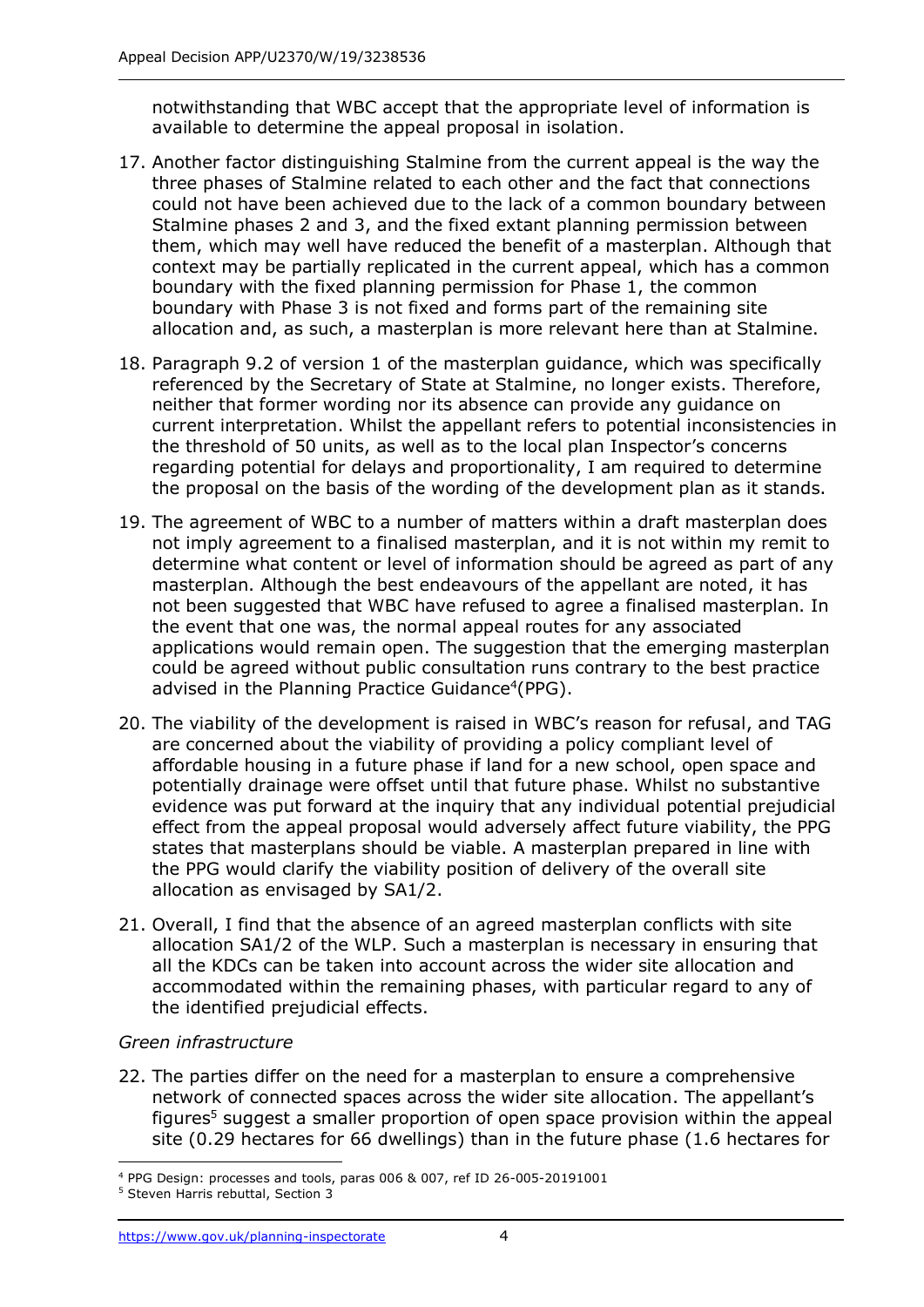balance of 177 dwellings), as does the illustrative masterplan drawing. Whilst these figures and drawing are only indicative, the appellant considers delivery of this green infrastructure can nonetheless be appropriately addressed through conditions and future reserved matters application, with reference to the quantity and quality standards set out in policy HP9.

- 23. However, securing green infrastructure by condition would only allow its consideration on a phase by phase basis. Instead, KDC3 requires provision of a landscape and green infrastructure framework, with provisions for open-space and cycle and pedestrian connectivity within the site. Whether or not these provisions are standard requirements on all site allocations, where there is also a requirement for a masterplan, they are not standalone requirements. It is not the case that a masterplan can be prepared in isolation, it must have regard to the policy framework within which it sits. Any masterplan agreed under KDC1 would need to consider KDC3, thereby ensuring any agreed masterplan would include a green infrastructure framework across the wider site.
- 24. This approach is supported by the PPG, and by the masterplan guidance. The purpose of masterplanning is not solely to ensure that prejudice is not caused to the comprehensive development of an allocation. The PPG advises that masterplans should create a vision for the overall site and clarify design expectations. In doing so, a masterplan should focus on site specific proposals such as the layout of the development and green infrastructure, amongst other things, in supporting any outline planning application. In this case, such an approach would allow a greater proportion of open space to be offset for a future phase, should that be considered appropriate for example for functional reasons or to address landscape or ecological requirements, and as suggested by the illustrative arrangements.
- 25. Overall, the absence of an agreed masterplan would prejudice overall delivery of the wider site allocation as envisaged by SA1/2, and also as set out in the PPG, in respect of green infrastructure.

# *Linkages*

- 26. A requirement for cycle and pedestrian connectivity and linkages within and, where possible, outside the site is also contained within KDC3. The key points of dispute between the parties relate to delivery, due to differing land ownerships, and wording of conditions. WBC accepted at the inquiry that neither a masterplan nor indeed planning permission can compel ownership commitments from landowners, and that provision of linkages as part of the development could be secured by condition. The appellants ultimately agreed to WBC's suggested conditions to provide linkages within the appeal site to the boundaries contiguous with Phases 1 and 3, albeit varied to secure implementation not at the outset but mid-development, as well as provision of linkages within Phase 1.
- 27. However, to my mind it would not be reasonable to require that the fixed permission for Phase 1 be altered or amended as part of this current appeal. Instead, that fixed permission now has to be accepted for what it is, unless the developer chooses otherwise. It therefore follows that the absence of an agreed masterplan for the overall site may cause a similar recurrence at Phase 3 in the event that the appeal site were to become fixed, notwithstanding that the appellant considers that the overall development can be delivered on a phase by phase basis under the current land ownership and options arrangements. As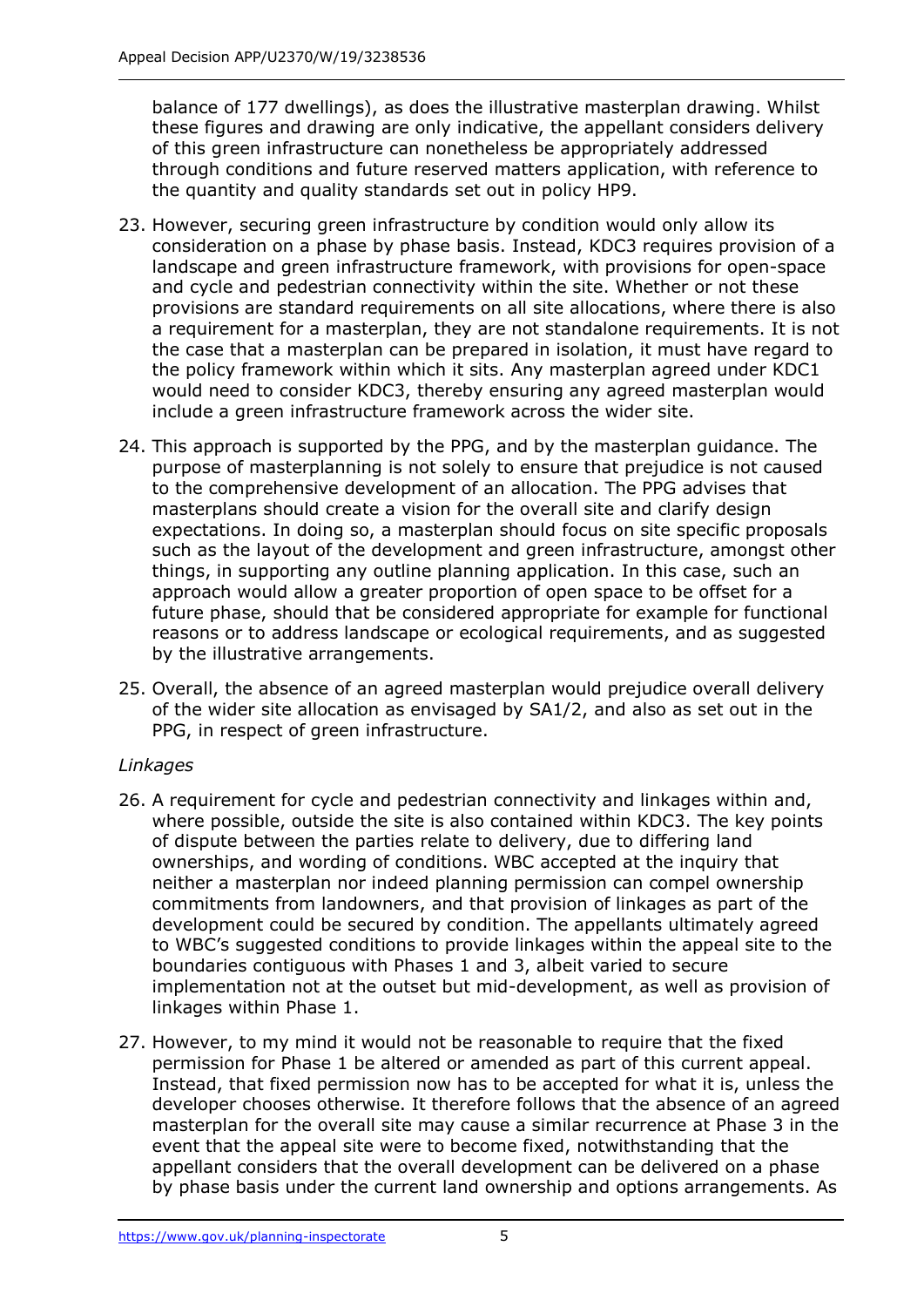with green infrastructure above, any masterplan would need to consider linkages across the entire site, again supported by the PPG.

28. Consequently, the lack of an agreed masterplan would prejudice overall delivery of the site allocation as envisaged by SA1/2, and as described in the PPG, in respect of linkages.

# *Flood risk and drainage*

- 29. The strategy prepared by Betts Hydro $6$  for the appeal site reviews all sources of flood risk, concluding that the risk is very low to low. Surface water run-off from the site would be discharged via a conveyance pipe to the River Wyre to the east of the site. That pipe is associated with the delivery of Phase 1, and is currently the subject of a separate planning application. Any assessment of the capacity of any approved connection could be appropriately reserved for a detailed Phase 2 application stage, when load levels would be more precisely known. In addressing WBC's concern relating to potential risk of prejudice to the wider site, a further drainage strategy has been produced for Phase 3, which would rely on the same conveyance pipe. In the event that the capacity of the pipe was subsequently found to be inadequate, I see no evidence why a new connection could not be adequately provisioned at that time.
- 30. The detailed evidence of the Betts strategy indicates that the appeal site is capable of being suitably drained at green-field run-off rates, subject to detailed calculations at reserved matters stage. Whilst WBC consider this strategy may constrain options for Phase 3 such that it cannot be said whether it would be harmful or not, this view is not supported by any critical analysis of the evidence. I give greater weight to the detailed and comprehensive drainage strategy set out by the hydrological consulting engineers.
- 31. There have evidently been problems with surface water flooding in the locality, with video footage shown at the inquiry by TAG of flooding from Furlong Green to Lambs Road. However, the above evidence indicates that the appeal proposal would not worsen the existing situation either at the site or elsewhere. As such, the absence of an agreed masterplan would not prejudice delivery of the wider site allocation in terms of flood risk and drainage.

# *Education*

- 32. Under the terms of KDC6, a new school should be provided within the site allocation, if required, as part of a financial contribution towards education. If land is not needed, a contribution should be provided towards the expansion of existing schools. The consultation responses from the LEA make it clear that the need for school places is based upon ever shifting sands. In October 2017 there was anticipated to be a shortfall of 25 places, such that a financial contribution was required. This reduced to 17 places in May 2019, and the most recent revised calculation in December 2019 notes there would be sufficient surplus places to accommodate the development.
- 33. Notwithstanding the appellant's claim of excessive projected surplus, I am satisfied that the LEA methodology<sup>7</sup> sets out a sensible and reasonable mechanism for reassessing actual need at the appropriate future stage, based on specific bedroom and school place analysis at that time. To this end, in

<sup>6</sup> Flood Risk Assessment and Drainage Management Strategy (Phase 2) by Betts Hydro (Core Document 1.8) <sup>7</sup> LCC Education Contribution Methodology Infrastructure and Planning Annexe 2 (April 2019 revision)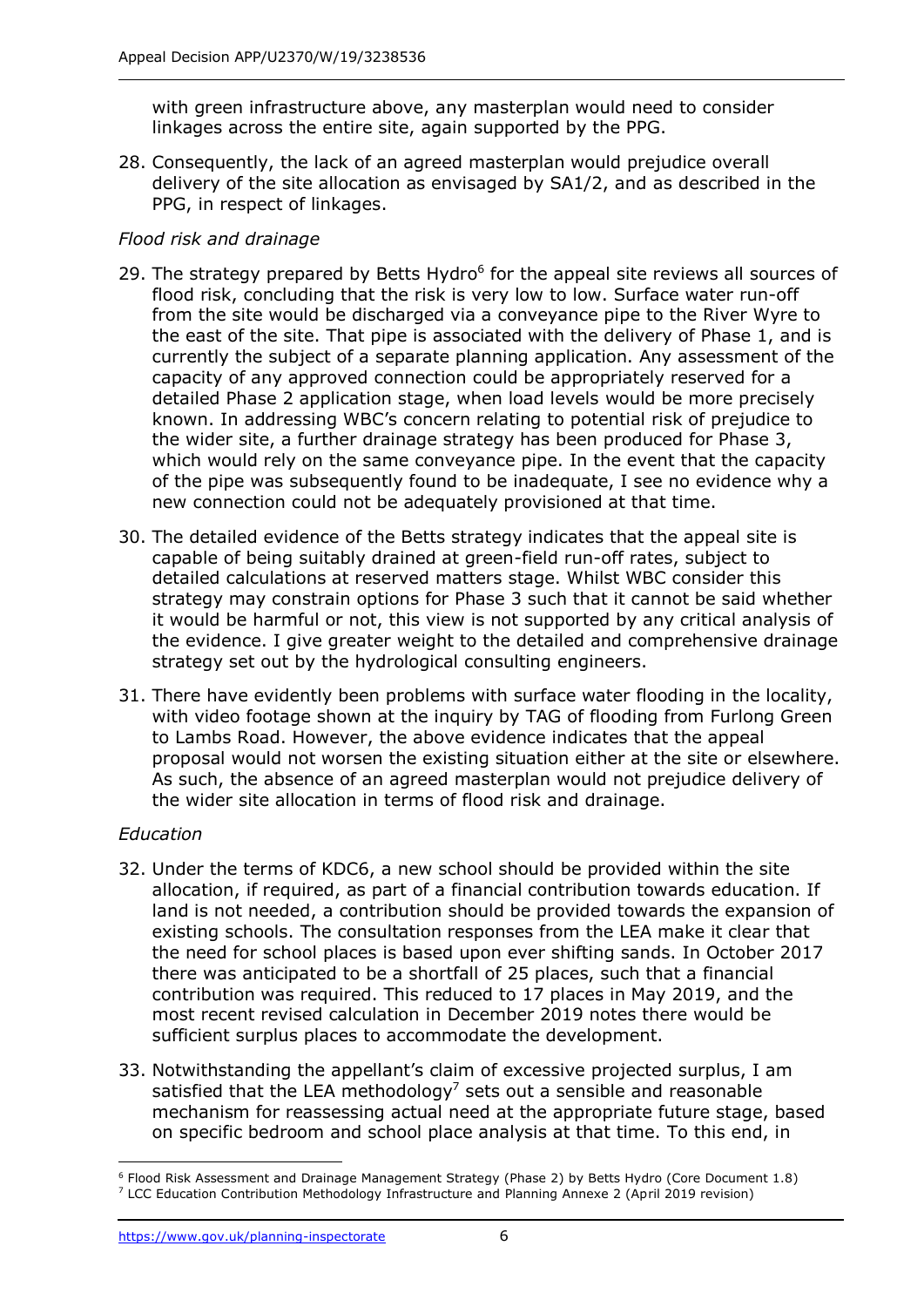terms of the financial contribution, a unilateral undertaking has been submitted, as summarised in my procedural paragraphs above, which makes provision for appropriate contribution in the event of the appeal being allowed.

- 34. Turning to the matter of reserving land for a new school, all parties agree that the most suitable location in the allocated site would be within Phase 3, should it be demonstrated to be required at the appropriate future stage. The LEA seek that the relevant land in Phase 3 be secured by the current planning obligation. This does not form part of the undertaking submitted and, in any case, such an obligation is unlikely to meet the CIL tests as the LEA methodology does not include a strategic approach. Furthermore, it is not within my remit in assessing this appeal for Phase 2 to determine the need for any new school arising as a result of future phases of the site allocation not subject to this appeal. Similarly, nor can I consider any potential use of the adjacent Joseph Kenyon Foundation Trust land or any extension to the adjacent Stannah Primary School.
- 35. WBC do not object on the basis of prejudice to delivery of the school site within Phase 3, and I see no evidence that approval of Phase 2 would prejudice potential future provision of land at a later stage, should it be required.

# *Highways*

- 36. A new road from Skippool Road to Raikes Road is required by KDC2, unless demonstrated that the site could be accessed from the existing road network. Following submission of the appeal, Lancashire County Council as local highways authority (LHA) removed their objection to the proposal, based on provision of a secondary access to Phase 2 as well as off-site highway improvement works at Thornton Hall Mews which would be wholly contained within the highway boundary. TAG are also content in this respect, but raise concerns regarding traffic queues reaching Phase 1 from the Skippool roundabout. However, the evidence from the detailed and comprehensive Transport Assessment indicates that the appeal proposal will only generate one trip every three minutes, such that there would be no material impact on existing queues or on potential delays caused by construction of future improvement works on the Singleton by-pass or Skippool roundabout.
- 37. Whilst any change to the design of the access to the commenced Phase 1 is outwith the scope of this appeal, TAG are also concerned that the proposed access to Phase 2 would be a hazard being on the brow of the hill. However the submitted drawings confirm suitable visibility can be achieved, as agreed by both WBC and the LHA. TAG and third parties raise further concerns relating to the proposed access within the site, firstly, in terms of traffic flow resulting from the proposed shop and school, which children outside the area may also attend by car and, secondly, the characterisation and hierarchy of the access as a secondary route to that at Phase 1. However, I am satisfied that these are all matters that could be considered, and consulted on, at reserved matters stage, such that the absence of an agreed masterplan would not prejudice the wider site allocation as a result of access being obtained through Phase 2.

# *Design and landscape*

38. The successful and organic integration of the allocated site with the surrounding landscape, and its impact on long distance views from the estuary, are stated by TAG as being best dealt with through a masterplanning process.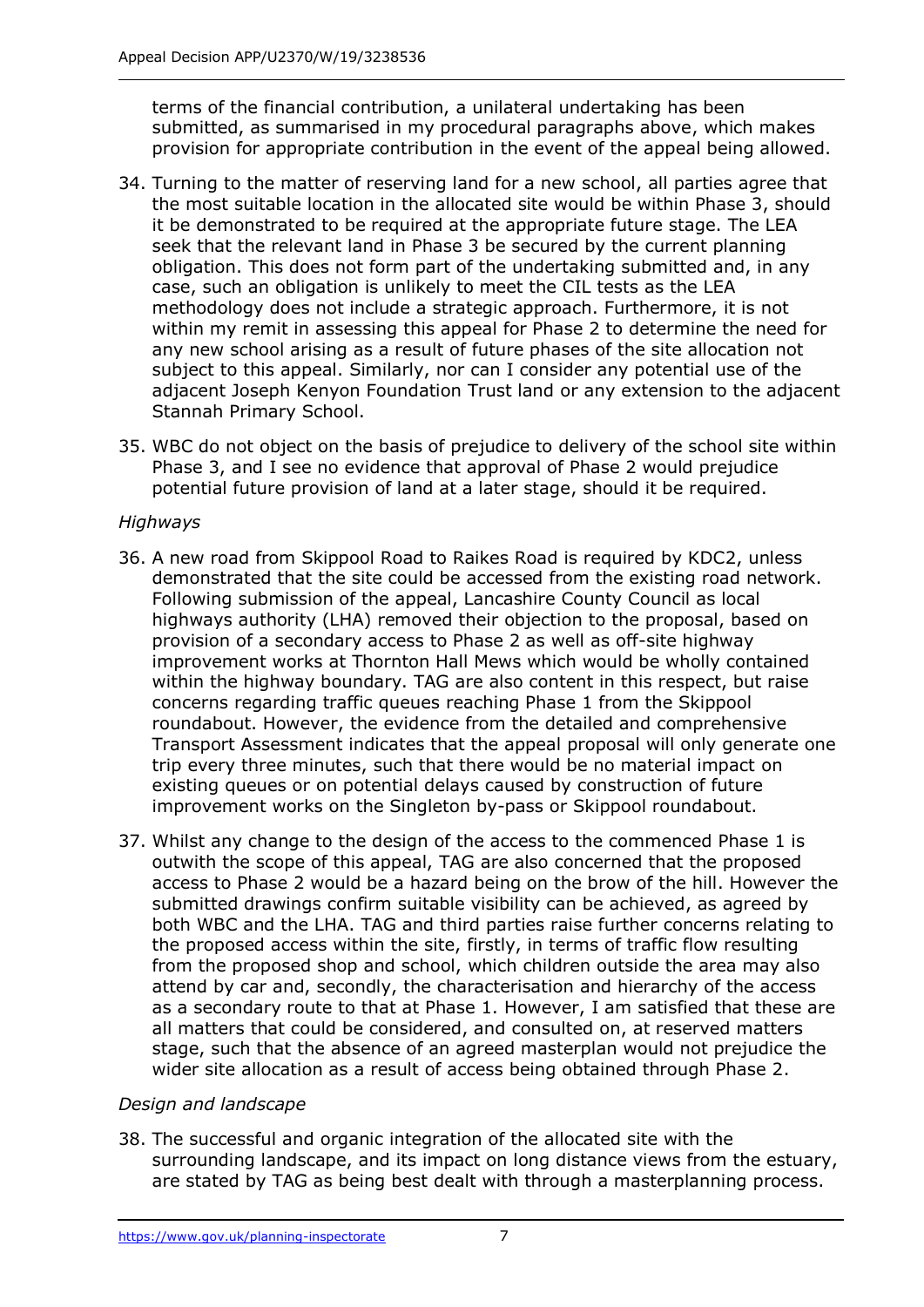However, due to its location within the wider site allocation, Phase 2 will not be critical to the future rural fringe. Rather, the appeal site relates more immediately to the adjacent existing urban area.

39. From my observations in the locality, it is also unlikely that Phase 2 will be visible from the western side of the estuary due to intervening topography. Similarly, whilst the development may be visible from eastern sections of the Wyre Way, it remains the case that SA1/2 is an allocated site, such that development is anticipated in any case. Whether that development is prominent or particularly visible are matters of appearance and scale that are more appropriately reserved for a future application. Consequently, no prejudice to the wider site allocation would arise from the lack of a masterplan.

# *Housing mix*

40. TAG consider that the best locations for affordable housing and housing for the elderly can only be addressed through a masterplan. However, there is no reason why provision of appropriate housing mix at the site could not be achieved by means of the submitted legal agreement and conditions. Given this appeal is in outline only, the layout and siting of such units is more appropriately reserved for future detailed applications. On that basis, I find that no prejudice is caused to the wider site allocation in terms of housing mix.

# *Planning obligation*

41. A unilateral undertaking has been submitted, as summarised in my procedural paragraphs above. I have considered this obligation with respect to regulation 122 of the Community Infrastructure Levy Regulations (2010) and advice at paragraph 56 of the Framework. Were I minded to allow the appeal, I am satisfied that the obligation would accord with the regulations and meet the three tests; the provisions would be directly related to the development, reasonable in scale and kind, and necessary to make the development acceptable in planning terms, having regard to the above development plan policies, WBC's Infrastructure Delivery Plan, and the Framework.

# *Conclusion on main issue*

- 42. I have found that the absence of an agreed masterplan would directly conflict with the development plan policy requirement for an agreed masterplan for the whole site allocation to be approved prior to the grant of planning permission for any part of the site. As such, the proposal would be prejudicial to the Framework's intention at paragraph 8 that the planning system should be genuinely plan-led. Furthermore, the absence of an agreed masterplan would prejudice overall delivery of the site allocation as envisaged by SA1/2, and as set out in PPG, in respect of green infrastructure and linkages. These conflicts are not outweighed by the lack of prejudicial harm from flood risk, drainage, education provision, highways, design and landscape, and housing mix.
- 43. Overall, I conclude that the absence of an agreed masterplan would prejudice delivery of the wider site allocation SA1/2 with regard to the policies of the development plan. Accordingly, the proposal would not comply with policies SP1, SP2, SP6, SP7, SP8, CDMP4, CDMP6, HP9, and SA1/2 of the WLP, Sections 2, 4, 8, 9, and 11 of the Framework, and the guidance in the PPG. Together these policies require development to accord with the requirements set out in paragraph 9 above, amongst other matters.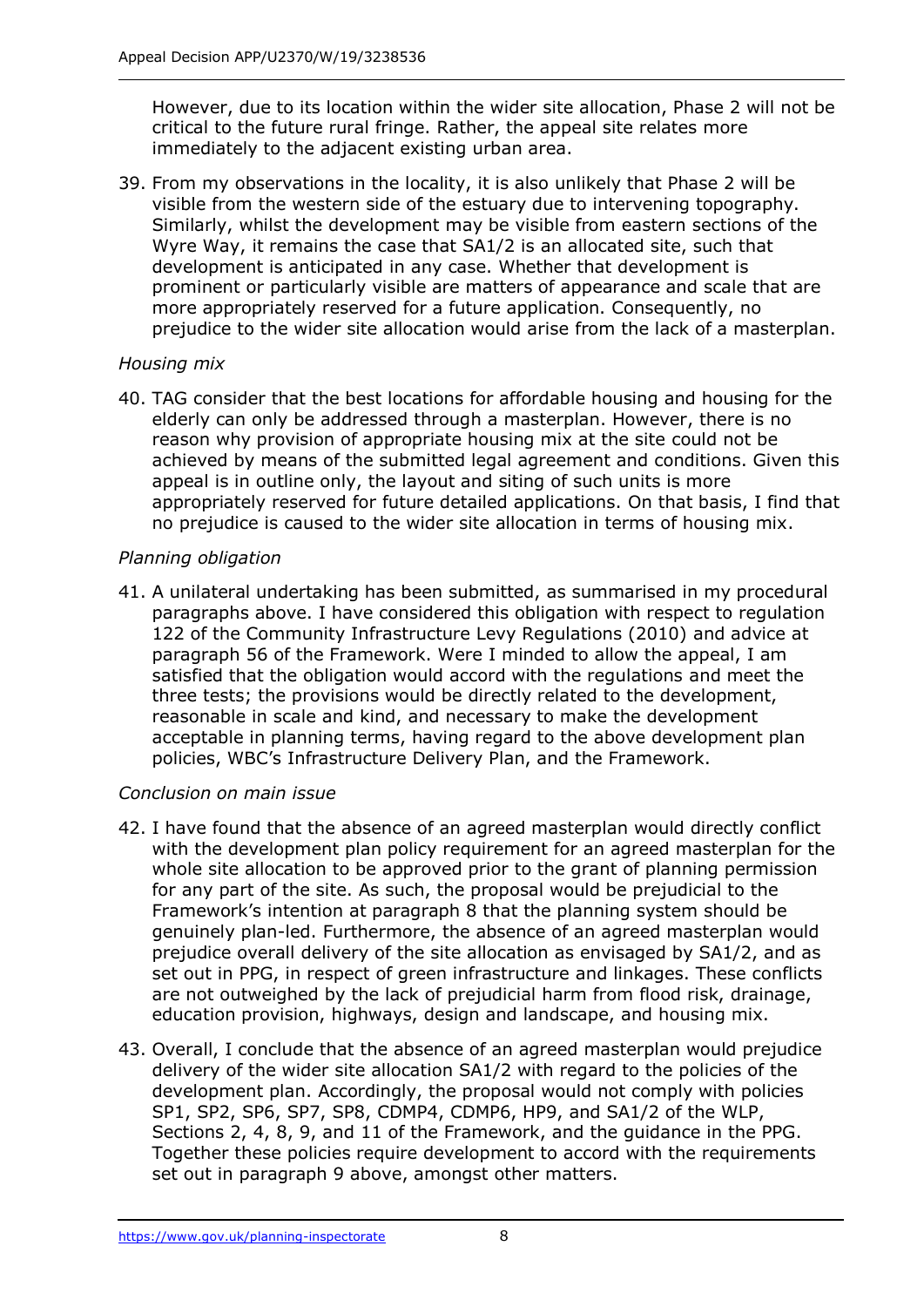# *Planning balance*

44. The main parties agree that the benefits of the proposal through the delivery of 30% affordable housing are significant. The proposal would also make an important contribution to WBC's overall housing supply, and the Framework's emphasis on the delivery of housing requires me to attach significant weight, notwithstanding that WBC can demonstrate a five year housing supply. The economic benefits from employment opportunities and increased spending in the supply chain attract moderate weight, whilst purported benefits from sustainable development in an accessible location, highway improvements, open space provision, new homes bonus, CIL, and council tax revenue would be required to mitigate the development and therefore attract neutral weight. As provision of linkages to the fixed Phase 1 cannot be secured, no weight can be attached. Even together, these benefits do not outweigh the conflict with the development plan and the prejudicial harm I have found.

## *Other matters*

- 45. The Morecombe Bay SPA, SAC, Ramsar site, and SSSI are designated because they support internationally important populations of seabirds and wading birds, together with the habitats that support these birds. The proposal is not directly connected with or necessary to the management of the designations, and the appeal site is unlikely to support significant numbers of the SPA birds, due to its enclosure and proximity to built development. However, as I am dismissing the appeal on other grounds, it is not necessary for me to undertake an appropriate assessment.
- 46. It is clear that considerable delays to the determination of the application have occurred as a result of a number of issues remaining unresolved, however these delays would not outweigh my above findings. Whilst the appellant considers that removal of the unnecessary barrier caused by the masterplan requirement could potentially bring about earlier delivery of housing, for the reasons given I find the masterplanning process to be necessary and of greater weight. There may well be potential risks to delivery of other sites within the housing trajectory as a result of the marginal 5.18 year housing land supply, however WBC are only required to demonstrate a 5 year supply. Finally, the handling of the application by WBC is not within my jurisdiction, other than reasonableness of behaviour, covered separately in my costs decision.

# **Conclusion**

47. For the reasons given above, and having had regard to all other matters raised, I conclude that the appeal should be dismissed.

*Patrick Hanna*

INSPECTOR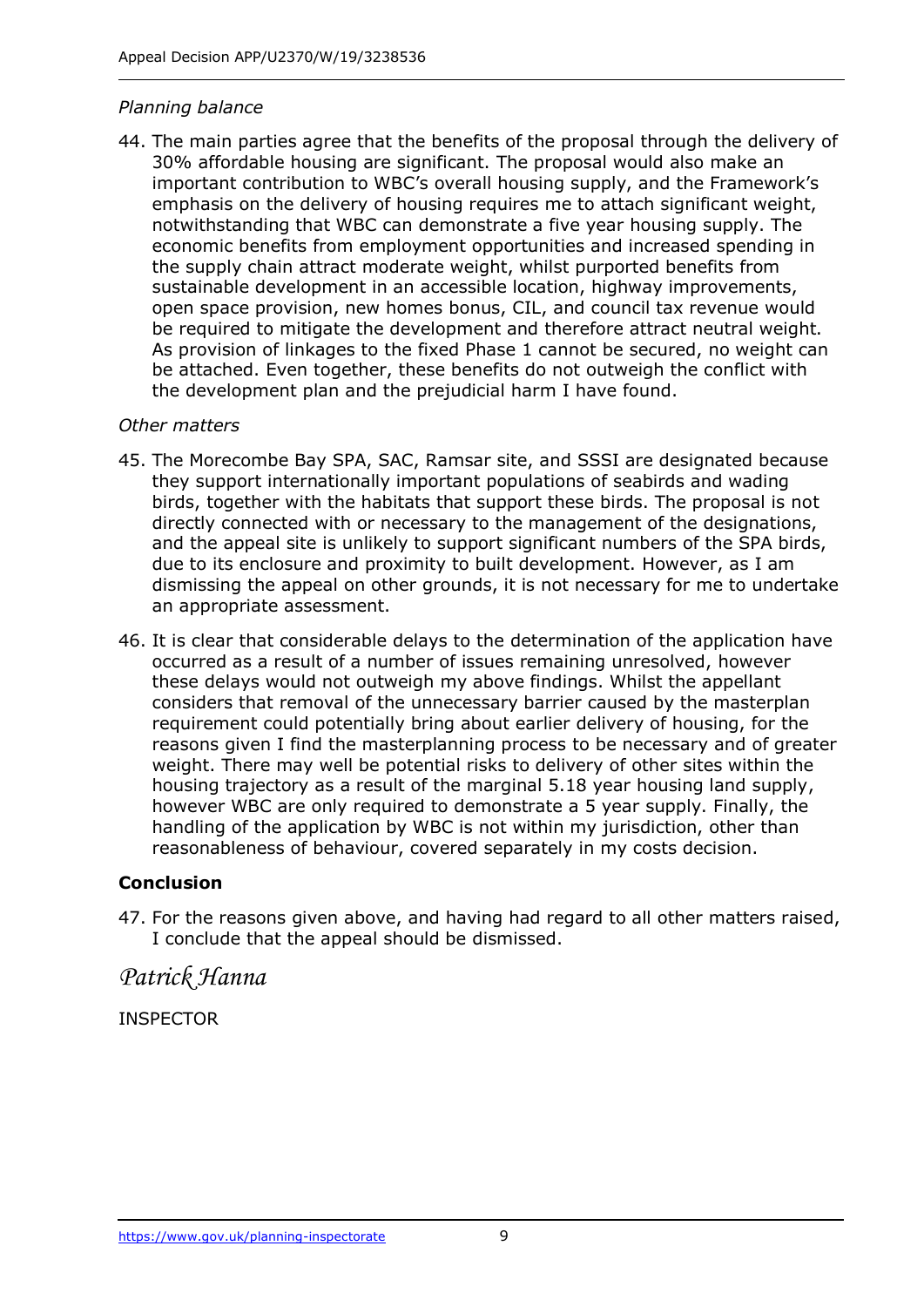# **APPEARANCES**

#### FOR THE APPELLANT

Mr Vincent Fraser QC, instructed by Emery Planning for Wainhomes (North West) Ltd

He called:

Mr Stephen Harris BSc(Hons) MRTPI Director, Emery Planning Partnership

The following person took part in the highways roundtable discussion: Mr Amjid Kahn MSc BSc CEng MICE MCIHT Director of Transport, WYG

#### FOR THE LOCAL PLANNING AUTHORITY

Mr John Hunter of Counsel, instructed by Senior Solicitor, Wyre Borough Council

#### He called:

Mr Len Harris BA(Hons) DipUPI MRTPI Senior Planning Policy Officer, Wyre Borough Council

Ms Lyndsey Hayes BA(Hons) MCD MRTPI Development Manager, Wyre Borough Council

# RULE 6 PARTY

| Mr Howard Phillips | Thornton Action Group |
|--------------------|-----------------------|
| Mr Philip Jenkins  | Thornton Action Group |

#### INTERESTED PARTIES

| Mr Stevens        | Lancashire County Council (Highways)  |
|-------------------|---------------------------------------|
| Ms Jill Anderson  | Lancashire County Council (Legal)     |
| Mr Ben Terry      | Lancashire County Council (Education) |
| Ms Steph Rhodes   | Lancashire County Council (Education) |
| Mr Colin Ingledew | Local resident                        |
| Mr Michael Powell | Local resident                        |
| Mr Wilkinson      | Local resident                        |
|                   |                                       |

## **DOCUMENTS SUBMITTED DURING THE INQUIRY**

- IN1 Update to Scott Schedule
- IN2 Appellant's opening statement
- IN3 Wyre Borough Council's opening statement
- IN4 A585 Windy Harbour to Skippool Improvement Scheme General Arrangement Plan (1 of 4) and extract (drawing no. HE548643-ARC-HGN-SZ\_ZZ\_000-DR-D-3056)